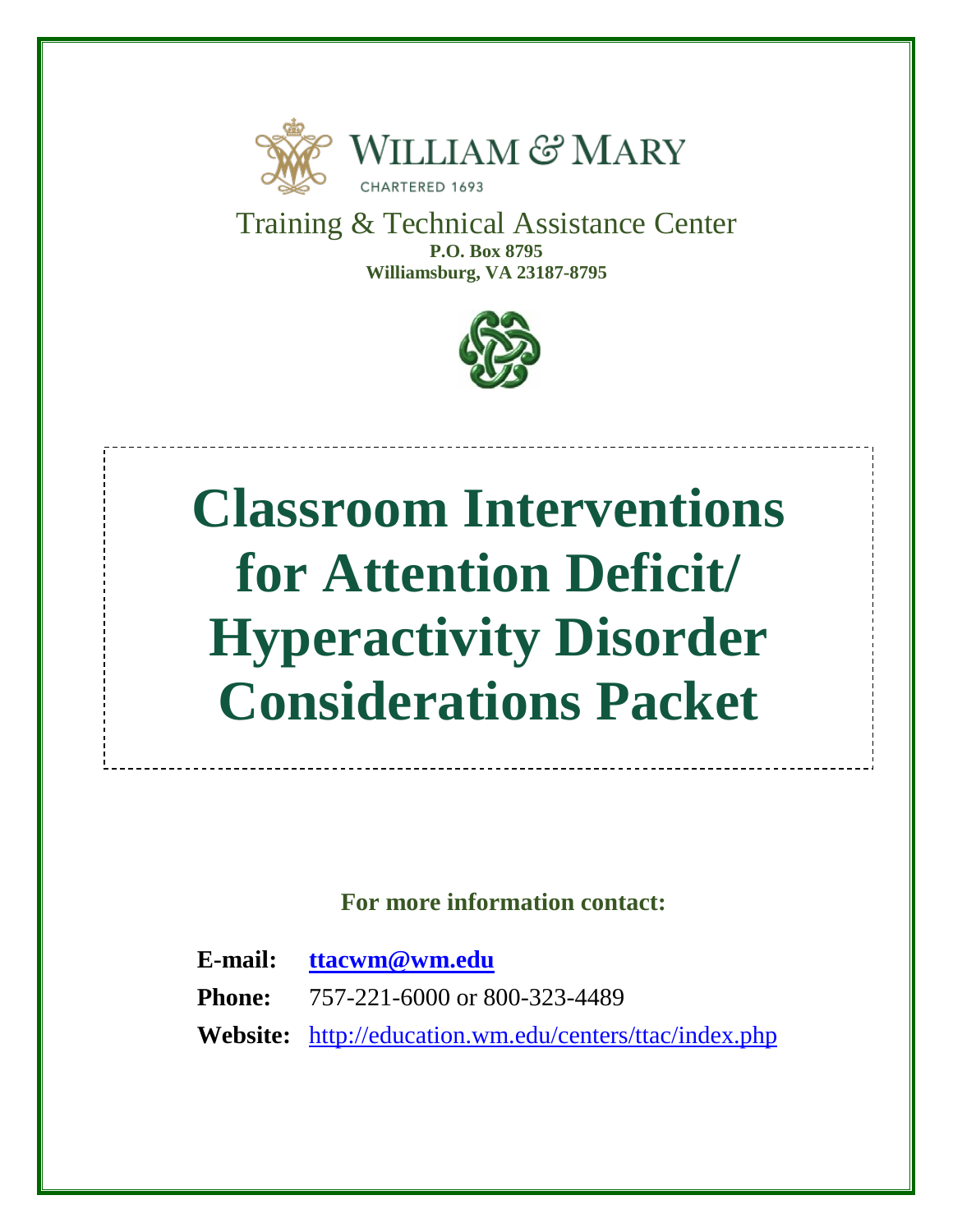## **Classroom Interventions for Attention Deficit/Hyperactivity Disorder**

This packet focuses on classroom intervention strategies to enhance the learning environment for students with attention deficit/hyperactivity disorder (ADHD). An overview of ADHD is presented along with a brief description of the challenges students with ADHD typically demonstrate in the classroom. Strategies for academic interventions, behavior management, and home-school collaboration and communication are also included.

# **Definition**

ADHD is one of the most commonly diagnosed conditions of children (Centers for Disease Control and Prevention, 2015). The diagnostic term *attention deficit/hyperactivity disorder* (ADHD) refers to individuals who display patterns of inattention, impulsivity, and overactive behavior that interfere with daily functioning (American Psychiatric Association [APA], 2013). The *Diagnostic and Statistical Manual* (DSM) V (APA, 2013) criteria for diagnosing ADHD list three types of ADHD and the accompanying characteristics.

#### • **Predominantly inattentive type.**

The student may:

- o submit inaccurate or incomplete work,
- o have difficulty attending to conversations, activities, or tasks,
- o be easily distracted,
- o have difficulty following directions,
- o frequently lose materials, and/or
- o have difficulty organizing tasks and materials.

#### • **Predominantly hyperactive/impulsive type.**

The student may:

- o appear to be in constant motion,
- o frequently fidget or move in his or her seat,
- o become restless during quiet activities,
- o leave his or her seat when expected to remain seated,
- o interrupt others and classroom activities,
- o talk excessively, and/or
- o fail to follow classroom procedures (e.g., blurt out answers without raising hand).

#### • **Combined type.**

The student may exhibit symptoms that include behaviors from both categories above.

In order for a student to be diagnosed with ADHD, symptoms must appear before age 12 and be exhibited across at least two settings. They must also have adverse effects on academic performance, occupational success, or social-emotional development (APA, 2013). To add to the complexity of the diagnosis, children with ADHD are likely to have co-existing emotional, behavioral, developmental, learning, or physical conditions (Wolraich & DuPaul, 2010). As a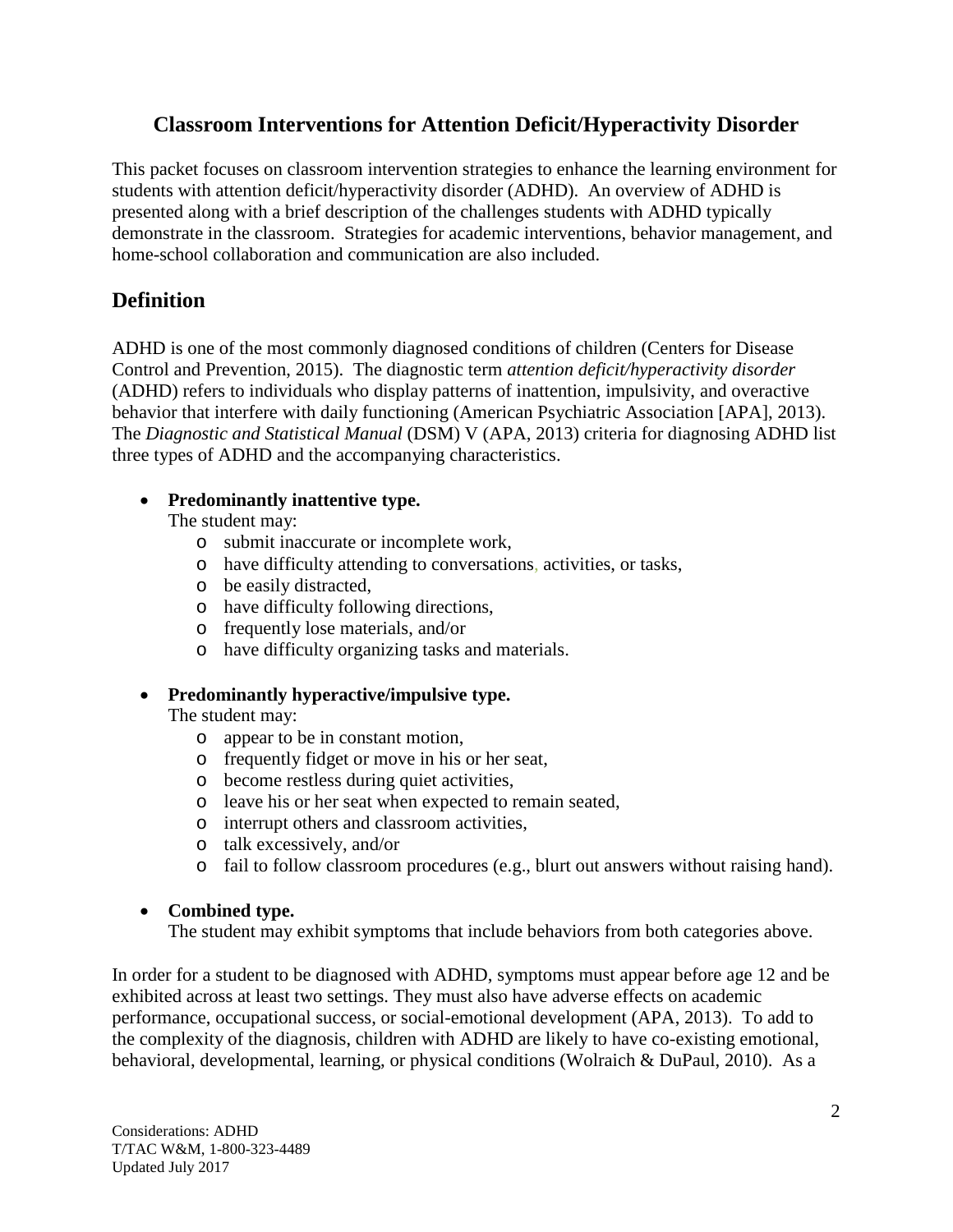result of the behaviors listed above, students with ADHD are at greater risk of academic difficulties, social/emotional issues, and limited educational outcomes.

The degree to which attention impacts a student's academic and social performance is related to the interactions between the student's academic and behavioral needs and the environmental demands. Therefore, it is not unusual for the student to perform differently across settings. For example, a student with ADHD may experience academic success in elementary school; however, when he enters middle school, the increased academic and organizational demands may increase his need for additional academic and behavioral supports.

# **Intervention Goals**

School interventions should include a team approach across multiple settings, consisting of both preventive and intervention strategies. Interventions must be based upon assessment data that includes information about the student's strengths and needs as well as the environmental conditions in which her characteristics of ADHD occur. Progress monitoring and strategy adjustments are critical to the success of any intervention plan (Wolraich & DuPaul, 2010).

# **Academic Interventions**

The first step in creating classroom supports for students with ADHD is understanding the students' strengths and needs. This involves formal and informal assessment, as well as collaboration among educational professionals and the students' families. If a student is not responsive to behavioral strategies and interventions, more intensive interventions, such as functional behavior assessment and behavior intervention plans, should be considered (see [Practical FBA\)](http://www.pbis.org/common/cms/files/pbisresources/practicalfba_trainingmanual.pdf). **No one intervention is universally effective for all students with ADHD. A combination of research-based and promising practices is recommended.** Several of these practices are described below.

## • **Giving Directions**

Many students with ADHD have trouble following directions. The guidelines below help address this problem.

- o **Number of Directions:** Give a minimal number of directions or steps at a time. If necessary, have students repeat the directions to the teacher or a peer partner.
- o **Form of Directions:** Provide written directions or steps, or a visual model of a completed project. Teach students how to refer to these items as reminders of process steps to complete tasks. This strategy is particularly helpful for long-term projects.

# • **Written Assignments**

Many students with ADHD have particular challenges with written work due to finemotor skills difficulties, motor planning issues, and difficulty alternating their attention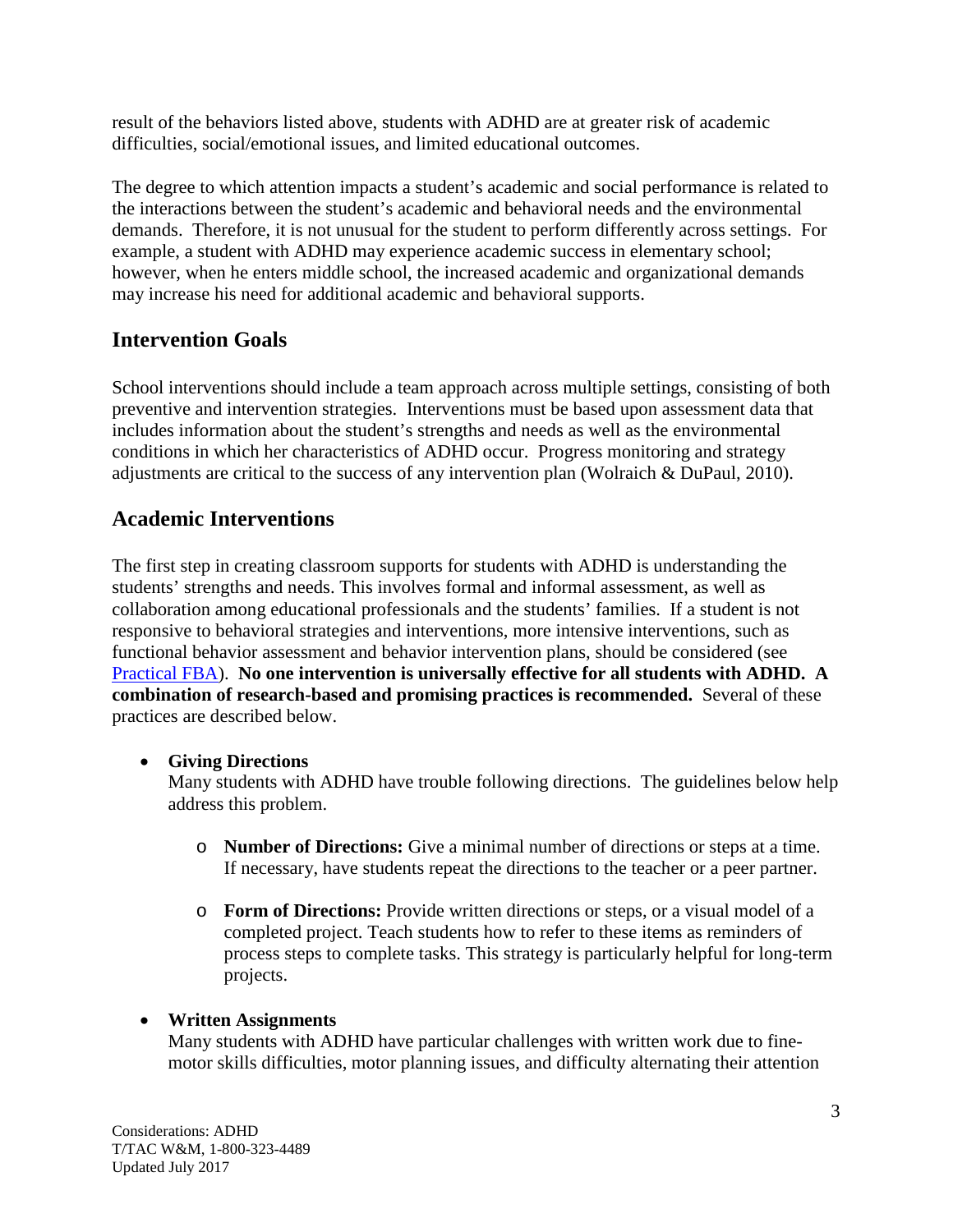from a book to their written responses. Students with ADHD may also need assistance breaking a larger task or project into smaller, more workable units.

The following strategies can be used to address these needs.

- **Deconstructing Tasks:** Break tasks into smaller units.
	- o Limit amount of work per page.
	- o Cover up part of the work on a page.
	- o Allow extra time for completing tasks.
	- o Provide work breaks.
	- o Allow student to use a computer to type or to use speech-to-text software.
	- o Reduce the length of written assignments.

#### • **Organization**

Many students with ADHD have significant difficulties with organization. They are more likely to respond positively when teachers establish class routines and set procedures and maintain a well-organized learning environment. Clear rules and advanced planning are keys to success for teachers of students with ADHD.

The following organizational supports are particularly useful. Students should be taught to use these tools through teacher modeling and guided practice with feedback before being expected to use them more independently.

- o **Assignment Notebook:** Provide the student with an assignment notebook to help organize homework and seatwork.
- o **Color-Coded Folders:** Provide the student with color-coded folders to help organize assignments for different academic subjects.
- o **Homework Partners:** Assign the student a partner who can help record homework and other seatwork in the proper folders and assignment book.
- o **Clean Out Dates:** Periodically ask the student to sort through and clean out his or her desk, book bag, and other special places where written assignments are stored.
- o **Extra Books:** Provide the student with an extra set of books or electronic versions of books for use at home. This eliminates the student having to remember to bring books back and forth.
- o **Use of Calendars:** Teach the student to use a calendar for scheduling assignments. Tape a schedule of planned daily activities to the student's desk to help with time management and transitions.
- o **Checklist of Homework Supplies:** Give the student a checklist that identifies categories of items needed for homework assignments. The checklist can be taped to the inside of the student's locker or desk.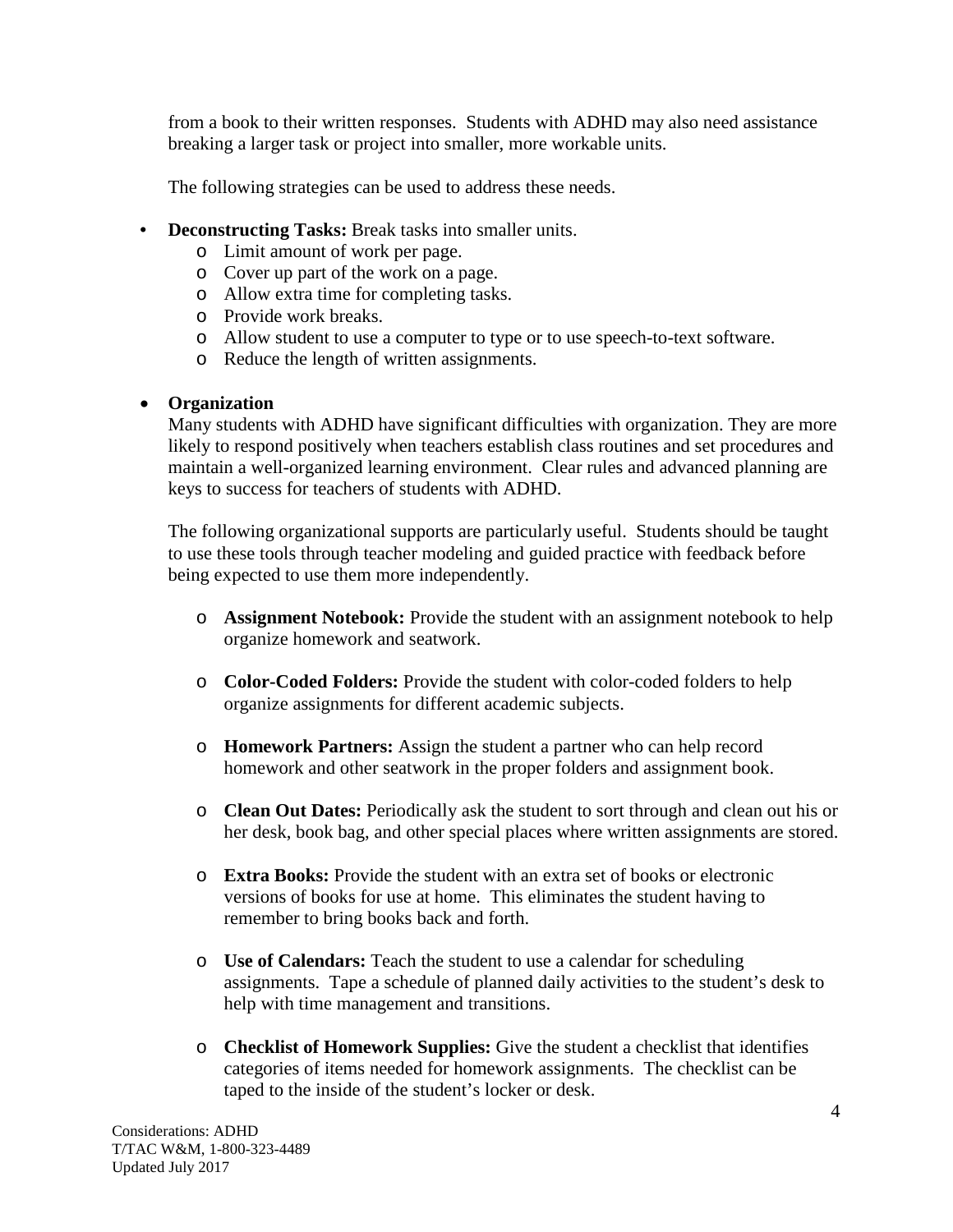## **Classroom Considerations**

The culture of the classroom can either support or create barriers to student success (Piffner, 2011). Factors that foster attention, positive behavior, and academic and social success include establishing positive relationships with students, adopting classroom management techniques, and creating a physical arrangement that facilitates learning.

It is often a positive relationship with one teacher that facilitates school success for a student with ADHD (Piffner, 2011). When teachers connect with students and appreciate their unique skills and interests, students are more likely to strive for achievement and positively respond to classroom rules and procedures.

When using a proactive approach to classroom management, teachers support all students and create conditions that prepare them for learning (Piffner, 2011). Some strategies for positive management include clear directions, meaningful feedback, and opportunities for collaboration with peers. Additional strategies are noted below.

#### • **Opportunities to Respond**

Students with ADHD often have the most trouble attending during drill-and-practice assignments because of the repetitive nature of the tasks. Peer-mediated approaches such as those enumerated below are particularly effective for students with ADHD in such cases, because they increase students' opportunities for engagement and active learning (Piffner, 2011). In creating peer-mediated activities, the teacher may need to choose students whose skill levels complement each other. Students with and without attention difficulties and impulsivity should be considered for peer partnerships.

- o **Peer Tutoring:** Peer tutoring is one of the more effective strategies for students with ADHD, because it provides many of the same supports as one-to-one instruction. It facilitates the acquisition of both academic and social skills. Peer tutoring is most effective when training is provided to participating students (Piffner, 2011). Tutors need to be taught how to be prepared with materials needed for the session and how to give positive and corrective feedback to their partner (Greenwood & Delquadri, 1995).
- o **Cooperative Learning:** Carefully structured cooperative learning groups in which each student is assigned a role and has clear expectations for desired outcomes are very helpful for students with ADHD. The more structured the cooperative activity, the more likely it is that these students will succeed.
- o **Sharing Strategies: Think, Pair, Share/Square Share/Group Share:** Using this approach, students work with peer partners to discuss the lesson, check each other's work, and share strategies.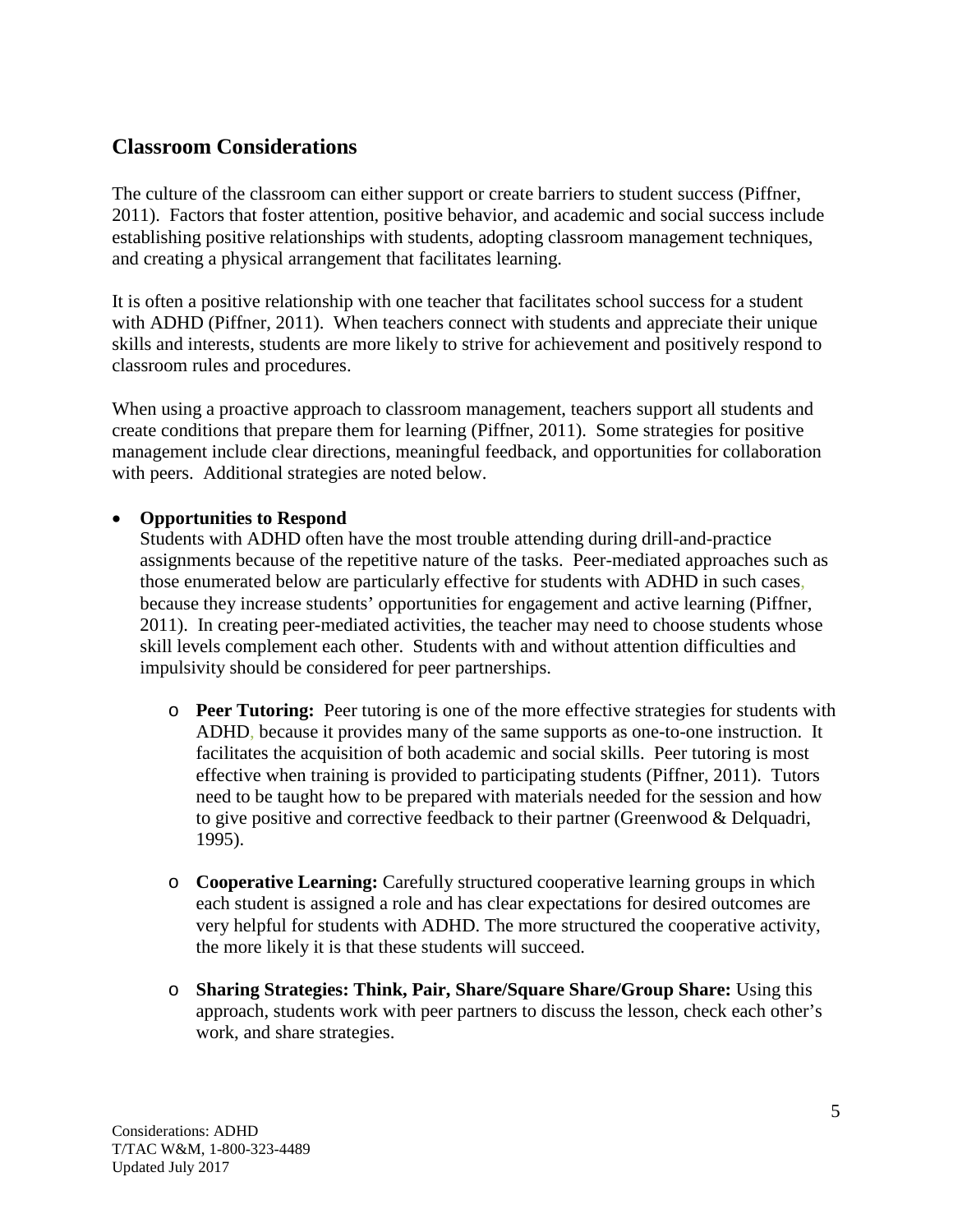- o **Partner Reading:** Student partners take turns reading orally and listening to each other. Peer partners can also be helpful with discussing answers to comprehension questions, spelling, proofreading, and solving math problems.
- o **Self-Correction Opportunities:** Students use calculators or a key provided by the teacher to check their answers.
- o **Learning Games:** Students play board games that reinforce skills such as sight vocabulary, phonics, grammar rules, and basic math facts. For example, *Bingo* can be used to review basic facts and concepts. Students who require more immediate feedback and recognition of their efforts might begin with a *Bingo* board that has only three cells across and three cells down. The number of cells can be gradually increased to four across, four down, then five, and so forth.
- o **Computer Games:** Computer games increase opportunities for responding and active engagement and provide immediate feedback about accuracy. In addition, many students with ADHD find computer learning games highly reinforcing.
- o **Student-Created Reviews:** Students can create ways of reviewing previously taught content. For example, they may create questions and answers for a card game such as *Go Fish* or *Concentration*.
- o **Frequent Redirection:** Learning partners can be assigned to help each other stay on task.
- o **Transition Buddies:** Transition buddies are helpful for students with ADHD who have trouble refocusing their attention as they transition from one academic lesson to the next. Further, verbal or nonverbal teacher cues signaling upcoming transitions help prepare students for changes in activities or lessons.
- **Seating Arrangements:** Seat the student with ADHD away from distractions and close to the teaching action.
	- o Place the student in close proximity to instruction so the teacher can monitor the student's work.
	- o Place the student by peers who are attentive workers.
	- o Place the student away from distractions such as windows, the pencil sharpener, the door, and other high-traffic areas.
	- o Add distance between student desks.
	- o For independent work, use desks with attached chairs rather than tables where several students are seated.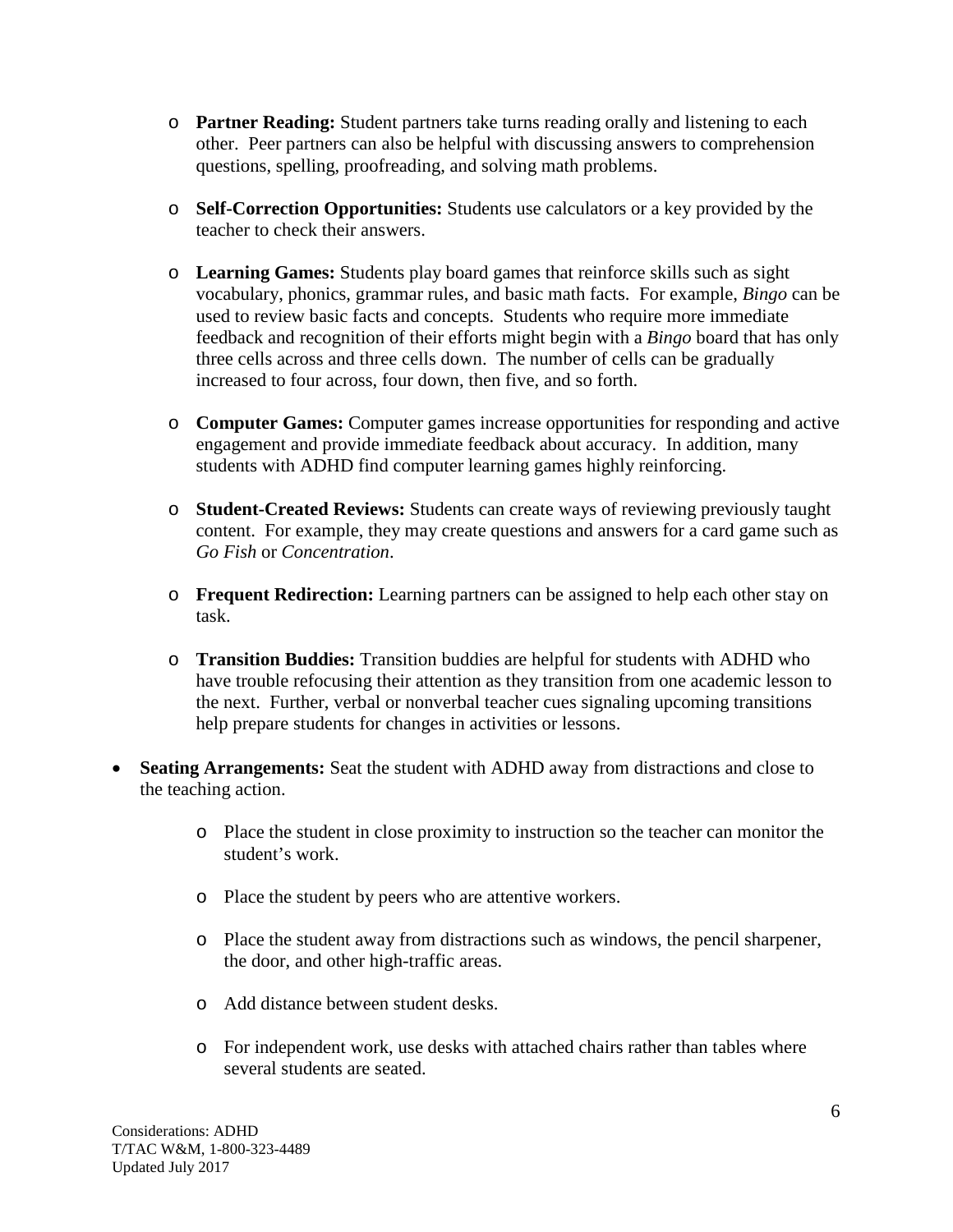o If the student has a high need for movement, seating her near the back of the room may provide opportunities to move without distracting peers.

### **Behavior Management Strategies**

The goal of behavior management strategies is to help students learn to manage their own behavior. The following strategies are most effective when used in conjunction with evidencebased instructional strategies.

#### **Prevention Strategies**

The following are preventive measures that support students in demonstrating positive behavior.

- o **Nonverbal Supports:** Together with the student, develop inconspicuous, nonverbal messages such as eye contact, hand gestures, or other signals that teach students to recognize the conditions that trigger specific behaviors. Once the system is developed, students can learn to manage their behavioral responses before they occur. For example, creating a signal and routine for "taking a fiveminute break" at a specified classroom location provides an opportunity for the student to recognize when he is becoming restless or frustrated and prevents behavior from escalating. This system is most effective if used before the behavior escalates or intensifies.
- o **Choice as Reward:** Choice in and of itself appears to be highly reinforcing. Provide choices of activities between assignments or embed choices within assignments (e.g., choice of materials, readings, response modes, peer partners). Choices also provide students practice in decision making.
- o **Checking With Chimes:** In order to teach students to monitor their attention to task, set reminders at random intervals on an electronic device, such as a smartphone or kitchen timer. Time intervals should be set based on the student's attention span and the pace of the lesson (typically 3 to 5 minutes). When the tone sounds, the student charts or marks whether she is engaged in learning. A simple yes or no checklist works well. Students can monitor their own behaviors by giving themselves points or checkmarks for appropriate behavior. Extra points may be awarded when student and teacher ratings match. The student could then chart her score using a computer program, tablet, smartphone, graph paper, or poster board.
- o **Visual and Environmental Prompts:** Use behavioral and environmental prompts to increase desired classroom behaviors. For example, pictorial prompts of students attending in class serve as a reminder of the teacher's expectations for learning and behavior. Electronic visual aids such as interactive whiteboards and document cameras are helpful for capturing the attention of students with ADHD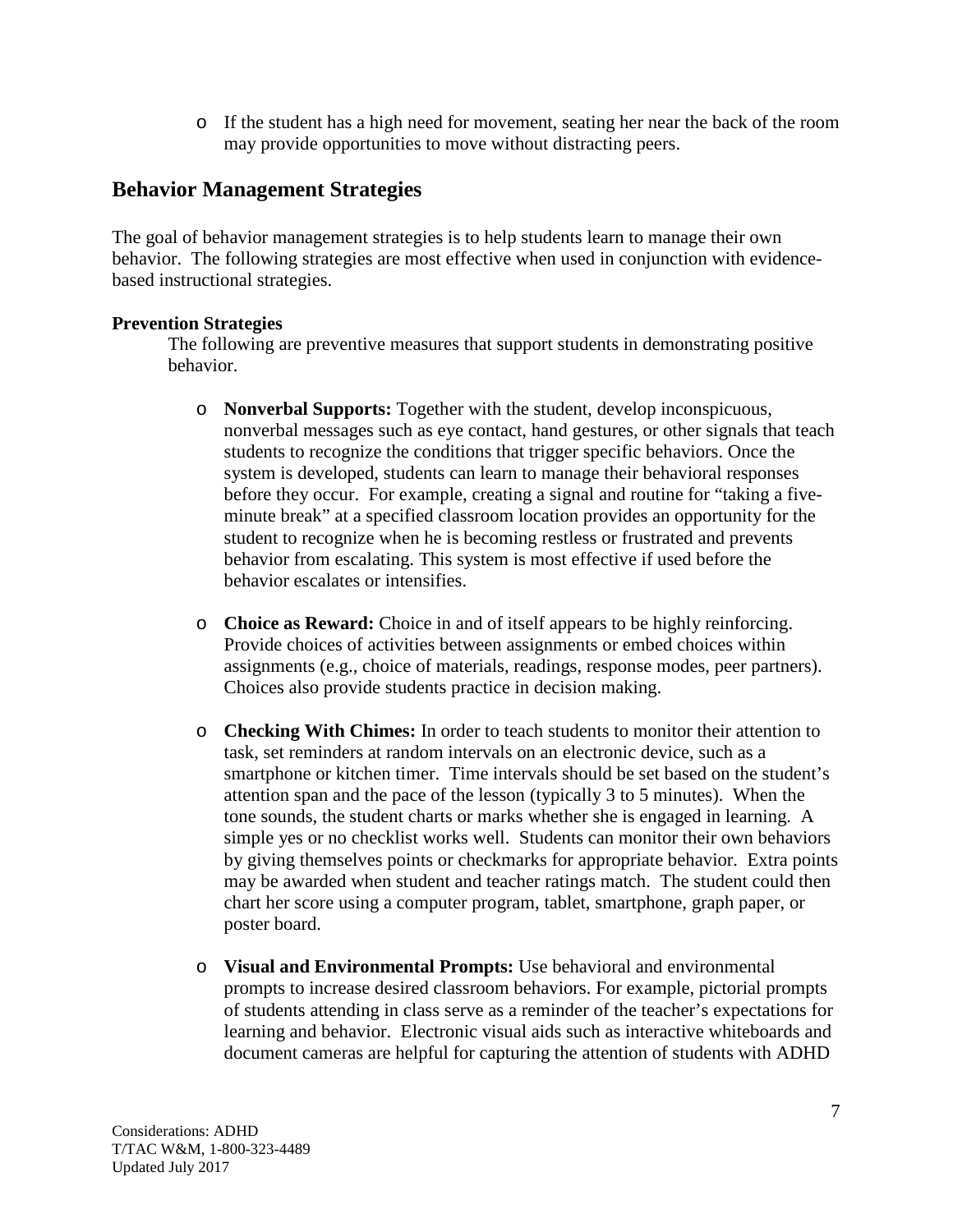(Piffner, 2011). Additionally, the use of tablets and computers may engage students more fully in learning activities.

- o **Priming Procedure:** Prime the student before an assignment or lesson by reviewing a list of student-identified privileges or reinforcements that can be earned following a specified work period.
- o **Proximity Control:** Teacher proximity is highly effective for helping students with ADHD maintain attention. For example, the teacher may move closer to the student when giving directions and monitoring seatwork.
- o **Timers:** Set a timer to indicate how much time remains in the lesson or work period. The timer should be clearly visible so students can check remaining time and monitor their progress.
- o **Wristwatch or Smartphone:** Teach the student to use a wristwatch or smartphone to manage time when completing assigned work. Many watches and smartphones have built-in timers that can be programmed to beep at set intervals.
- o **Music:** Play different levels and tempos of music to help students understand the activity level appropriate for particular lessons. For example, using quiet classical music for individual learning activities helps block distractions and creates a calm classroom environment (U.S. Department of Education, 2006).

#### • **Reinforcement Strategies**

Children with ADHD require specific and frequent feedback and/or reinforcement immediately following the demonstration of desired behaviors. When students are learning new behaviors, it is generally important to reinforce close approximations first as a way to shape behavior. Once a behavior is established, the frequency of reinforcement can be gradually decreased. Students with ADHD tend to quickly lose interest with repetition, so a variety of easy-to-implement reinforcers should be considered.

- o **Praise, Praise, Praise:** Attentiveness and appropriate classroom behavior are prerequisites for learning; therefore, interventions that promote these behaviors should be an integral part of the teaching process for all students. When teachers are attentive to positive behavior and specifically praise students for these behaviors, they can engage students before their attention drifts while highlighting desired behavior (U.S. Department of Education, 2006). Effective praise statements (a) are contingent on the demonstration of desired behavior, (b) specifically describe the positive behavior, and (c) are provided immediately and enthusiastically following the desired behavior (Scheuermann & Hall, in press).
- o **Home-School Reinforcement System:** One of the most reinforcement effective strategies is collaboration with students' parents. Communicate as frequently as possible (daily is optimal) about the amount and quality of work, as well as the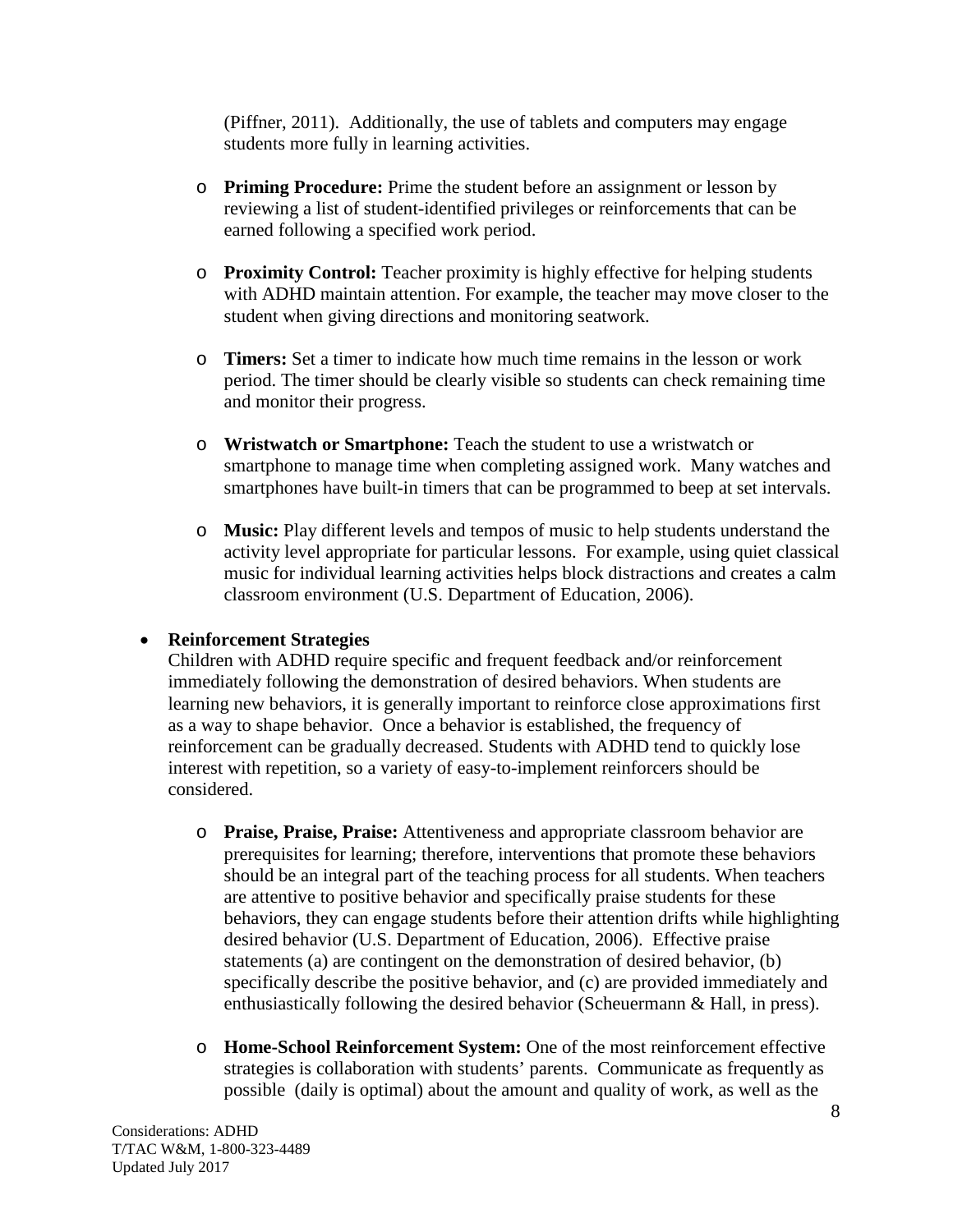increase or decrease in appropriate behavior to help parents coordinate their reinforcement system with the school's system. A simple checklist consisting of a list of the desired behaviors and a place for assignments that can be checked off, along with space for special notes, works best.

#### • **Verbal Feedback**

Verbal feedback is comprised of both praise and corrective statements. Consider the following when designing a behavioral plan.

- o **Verbal Praise:** Use simple, but specific, praise phrases that clearly identify the desired behaviors. For example, "Larry, thank you for raising your hand before answering the question" lets the student know the specific behavior and condition for which he was praised. General praise (e.g., "good job") is less meaningful for students.
- o **Verbal Redirection:** Many students with ADHD require frequent redirection. Redirect students using clear, concise, and inconspicuously delivered verbal cues to remind students of desired behaviors, rather than long explanations.
- o **Corrective Feedback:** Some students with ADHD require brief, simple correction for disruptive behaviors. Correction should be directed at the student's behavior, not the student (e.g., "No shout-outs. Please raise your hand before answering the question" vs. "stop being disruptive!"). Provide the feedback immediately following the behavior. Provide correction in a calm manner and in close proximity to the student (Piffner, 2011). Avoid humiliating the student when correcting his behavior.
- o **Options for Students:** When providing corrective feedback or redirecting the student, it is often helpful to provide the student with options. For example, "Sue, you can do the assignment now, during lunch, or after school."

## **Home-School Collaboration and Communication**

Families are invaluable resources for teachers. Ongoing communication with their child's teacher allows parents to become familiar with classroom expectations and allows them to follow up at home. Communication also lets teachers know techniques that are working in the home setting. The following strategies are designed to increase home-school communication.

• **Daily Notes:** Make use of checklists and charts to keep parents informed of the student's progress on a daily basis. Note the effective reinforcement techniques used in the classroom.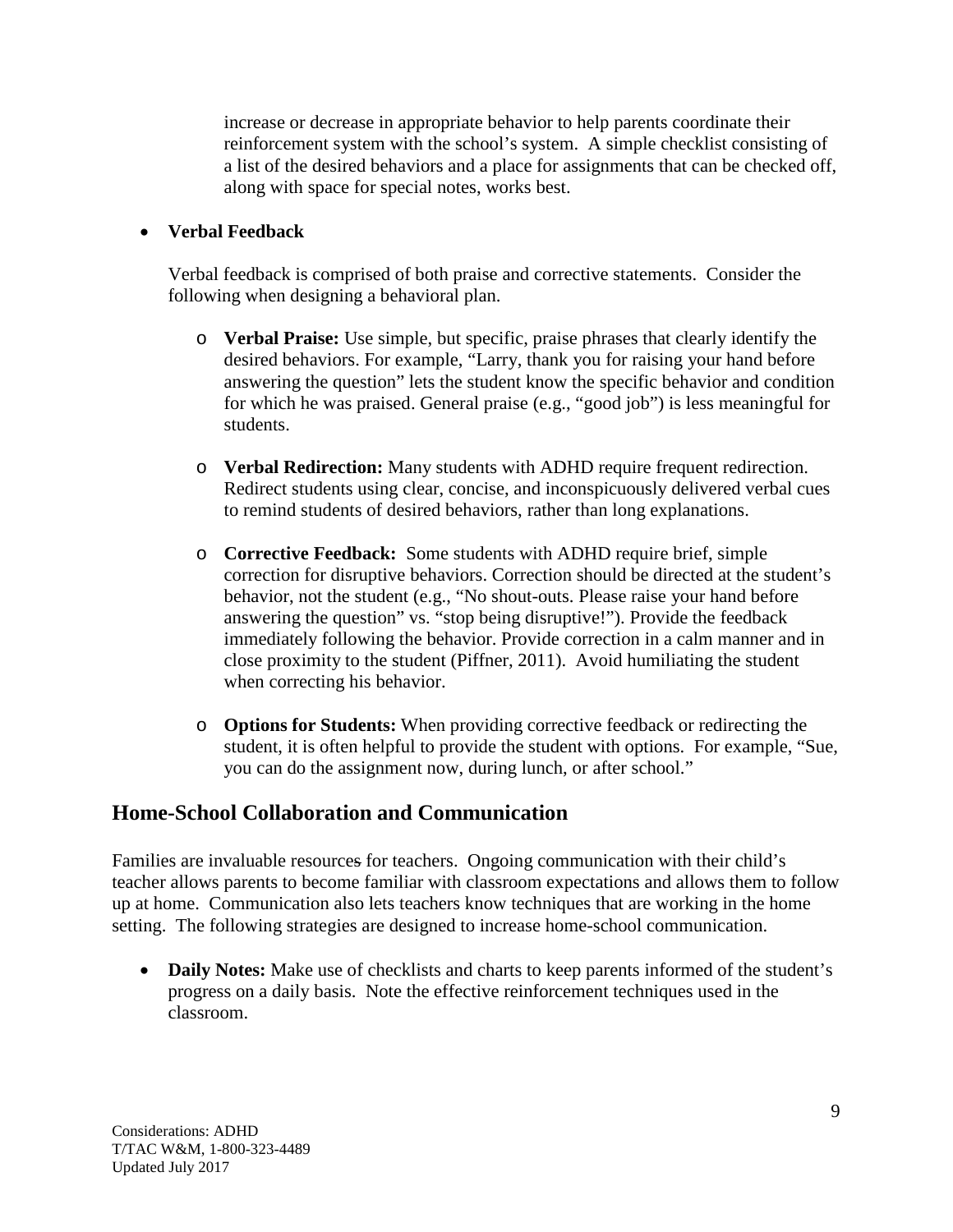- **E-mail:** Provide parents with an e-mail address to increase timely communication. If they do not have easy access to e-mail, provide them with telephone numbers and optimal times for calling.
- **Websites:** A homework website that provides assignments for the week is very helpful to parents and guardians of students with ADHD. Class news regarding projects and the week's instructional topics can also be posted.
- **Homework Hotline:** A homework hotline that gives the assignments for the night and also provides helpful suggestions for completing them can help families support their children's work completion.

# **Word of Caution**

Medications are often part of the treatment plan for students with ADHD. Only medical professionals can diagnose ADHD and prescribe medications. Educators should share the behaviors they are observing in the classroom with family but refrain from suggesting medical conditions such as ADHD or recommending medications to treat them.

## **Conclusion**

Addressing the needs of students with ADHD is complex and requires teachers to assess not only the student's unique needs but also the demands of the environment. Prevention strategies that address environmental variables should always be the first consideration when designing interventions for students with ADHD. Most successful interventions are a combination of classroom supports and strategies taught directly to students to help them become more academically and behaviorally successful.

# **References**

- American Psychiatric Association. (2013). *Diagnostic and statistical manual for mental*  disorders (5<sup>th</sup> ed.). Washington, DC: Author.
- Centers for Disease Control and Prevention. (2015). *Attention deficit and hyperactivity disorder.*  Retrieved from<http://www.cdc.gov/ncbddd/adhd/facts.html>
- Greenwood, C. R., & Delquardri, J. (1995). Classwide peer tutoring and the prevention of school failure. *Preventing School Failure, 39*(4), 21-25.
- Piffner, L. J. (2011). *All about ADHD: The complete practical guide for classroom teachers* (2nd ed.). New York, NY: Scholastic.
- Scheuermann, B. K., & Hall, J. A. (in press). *Positive behavioral supports for the classroom* (3rd ed.). Boston, MA: Pearson.